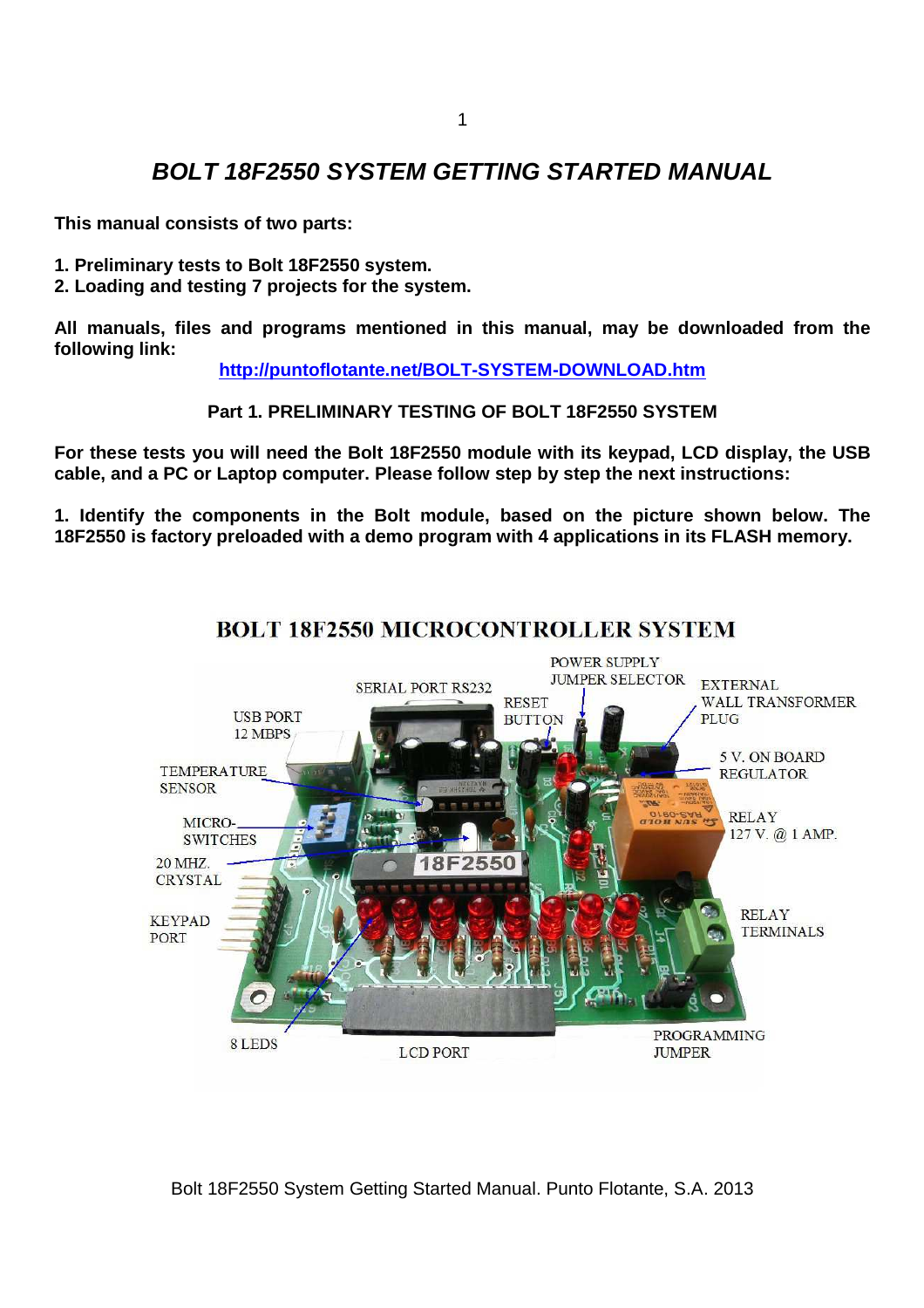**2. Put the power supply jumper JP1 to the "USB" position (see NOTE 1 at the end of this document).** 

**3. Insert the programming jumper JP2 in the autorun position near the sign "JP2".** 

**Both positions are consistent with those shown in the photos below.** 





 $JP2$ 

**4. Insert the keypad and LCD as shown.** 

**5. Put all 4 microswitches (blue module) in the "OFF" position.** 

**6. Connect the USB cable from the PC computer to Bolt 18F2550 module. The cable will power the module with 5 volt. The LED, next to the reset button, will light. Press the reset button of module and the demo program will start automatically.** 

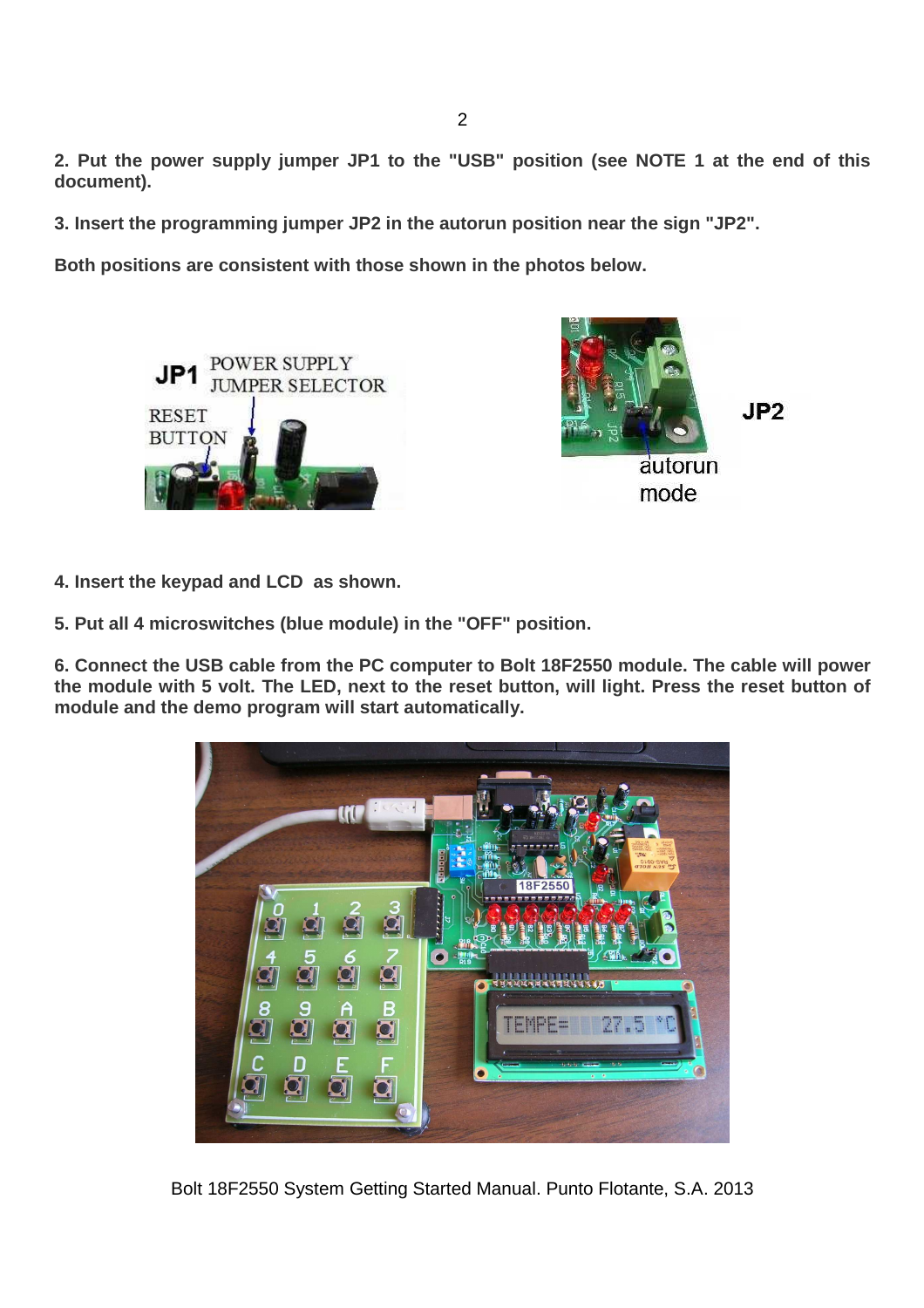**7. The LCD will display a message with dynamic scrolling explaining the operation of the demonstration program. Please read the entire message.** 

**8. To activate each of the 4 applications in this program, position the microswitches as indicated (the rest of the switches should remain "OFF"):** 

**SW1 = ON >> shows text message of 400 characters in LCD with the most important features of Bolt 18F2550 module.** 

**SW2 = ON >> temperature sensor application. Displays temperature of DS18B20 digital sensor in Celsius.** 

**SW3 = ON >> application electronic lock (type pass=3408, press "F"). Activates the relay if the password is correct.** 

**SW4 = ON >> real time clock application. Enter the hour-minute-second from keypad using format 092352 (example). Type "F" at the end.** 

**Press the reset button every time you change the position of the microswitch to activate the new application.** 

**Please proceed to Part 2 once you have successfully completed steps 1 through 8.** 

**Part 2. LOAD AND TEST 7 PROJECTS FOR BOLT 18F2550 MODULE** 

**9. Make sure the USB cable is connected to your PC or Lap (see photo below).** 

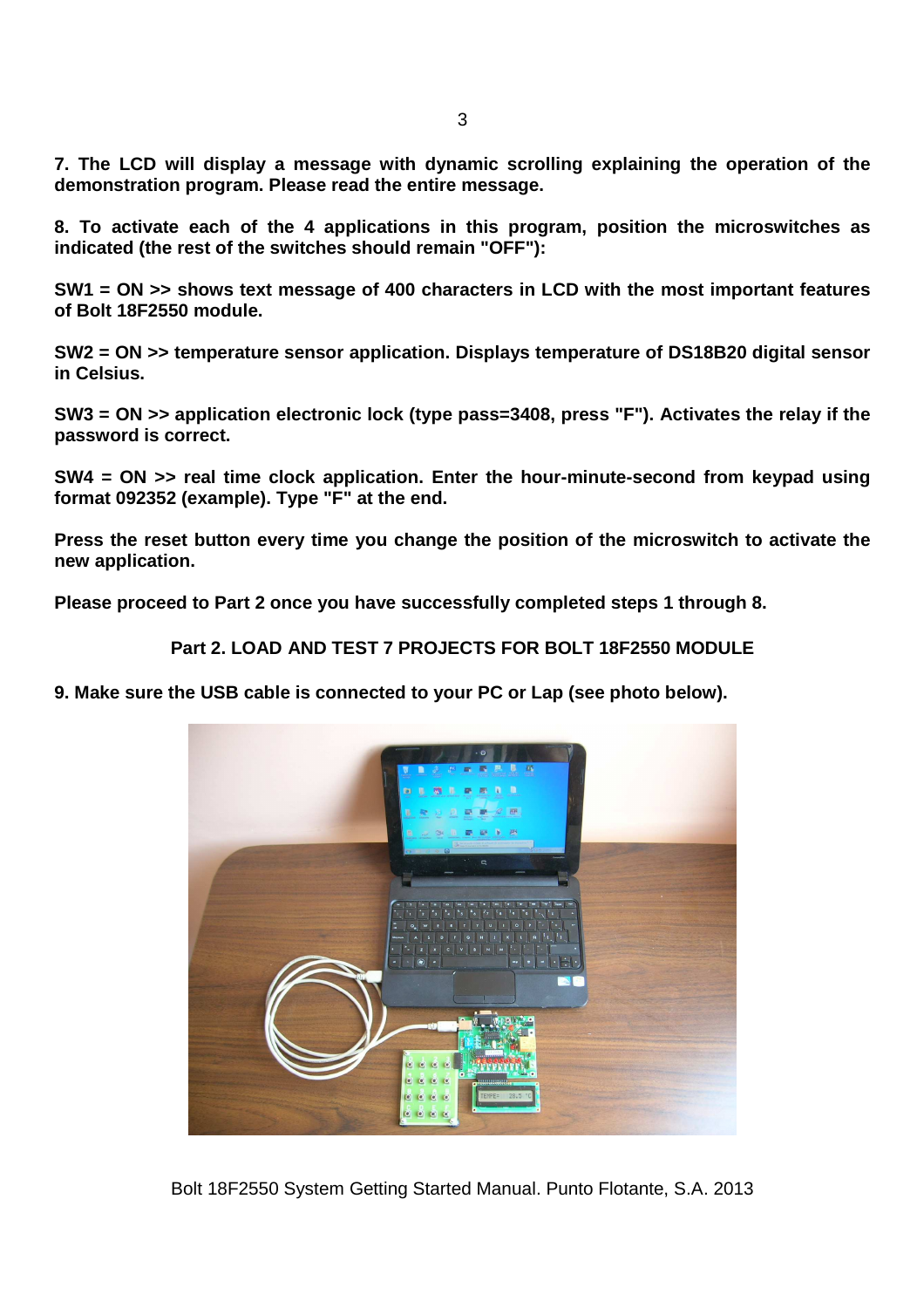**10. Find in the support CD, or the download page of Bolt system, the following manual and read instructions of Chapter 2 to install software Bolt v.1.0.1 or Bolt v.1.0.2, depending on your Windows OS.** 

**"BOLT-18F2550-SYSTEM-PROGRAMMING-MANUAL"** 

**11. Once the software stated above has been succesfully installed, download the following folder: http://puntoflotante.net/BOLT-18F2550-PROGRAMS/C18-BOLT-7-PROJECT-ZIP-FILE.zip**

 $\Box$ 

**The contents of this folder are displayed in the image below:** 

| Archivo<br>Edición<br>Herramientas<br>Ver<br>Ayuda |                                  |                     |  |  |
|----------------------------------------------------|----------------------------------|---------------------|--|--|
| Organizar v<br>Incluir en biblioteca v             | Compartir con v<br>$\rightarrow$ | 胜                   |  |  |
| ×<br>Nombre                                        | Fecha de modifica                | Tipo                |  |  |
| C18-BOLT-DEMO-PROGRAM-WITH-4-A.,                   | 02/11/2012 10:39 a               | Carpeta de archivos |  |  |
| C18-BOLT-DS18B20-DIGITAL-TEMPERAT                  | 02/11/2012 11:10 a               | Carpeta de archivos |  |  |
| C18-BOLT-FLECTRONIC-LOCK                           | 02/11/2012 11:29 a               | Carpeta de archivos |  |  |
| C18-BOLT-MESSAGE-IN-LCD-WITH-SCR                   | 02/11/2012 11:35 a               | Carpeta de archivos |  |  |
| C18-BOLT-PROGRAMMABLE-TIMER-WI                     | 02/11/2012 11:51 a               | Carpeta de archivos |  |  |
| C18-BOLT-REAL-TIME-CLOCK                           | 02/11/2012 12:00                 | Carpeta de archivos |  |  |
| C18-BOLT-REMOTE-CONTROL-SERIAL-                    | 02/11/2012 12:17                 | Carpeta de archivos |  |  |
| m                                                  |                                  |                     |  |  |

**The 7 projects available are:** 

**PROJECT ONE: Demo test Program with 4 applications: combines in one single program, applications of temperature sensor, the LCD message with 400 characters shift, electronic lock and a Real Time Clock. This program is factory loaded in Bolt system. Each application is selected by means of the microswitches.** 

**PROJECT TWO: Remote control module via serial cable: send remote commands from the keyboard of the PC computer and perform various functions in Bolt system.** 

**PROJECT THREE: Electronic lock allows you to enter a password (3408) via the keypad and activates the relay if the password is correct.** 

**PROJECT FOUR: shows an LCD message up to 400 characters with scrolling.** 

**PROJECT FIVE: Programmable Timer with 4 selections: allows programming via keypad of 2 hours ON and 2 hours OFF for relay. Has a cycle of 24 hours.** 

**PROJECT SIX: Real-time clock with high precision output LCD displays the time on the LCD. The time is entered via the keyboard hexadecimal.** 

**PROJECT SEVEN: Digital thermometer with LCD output. Shows the room temperature of sensor DS18B20, with an accuracy of 0.1 degrees Celsius.**